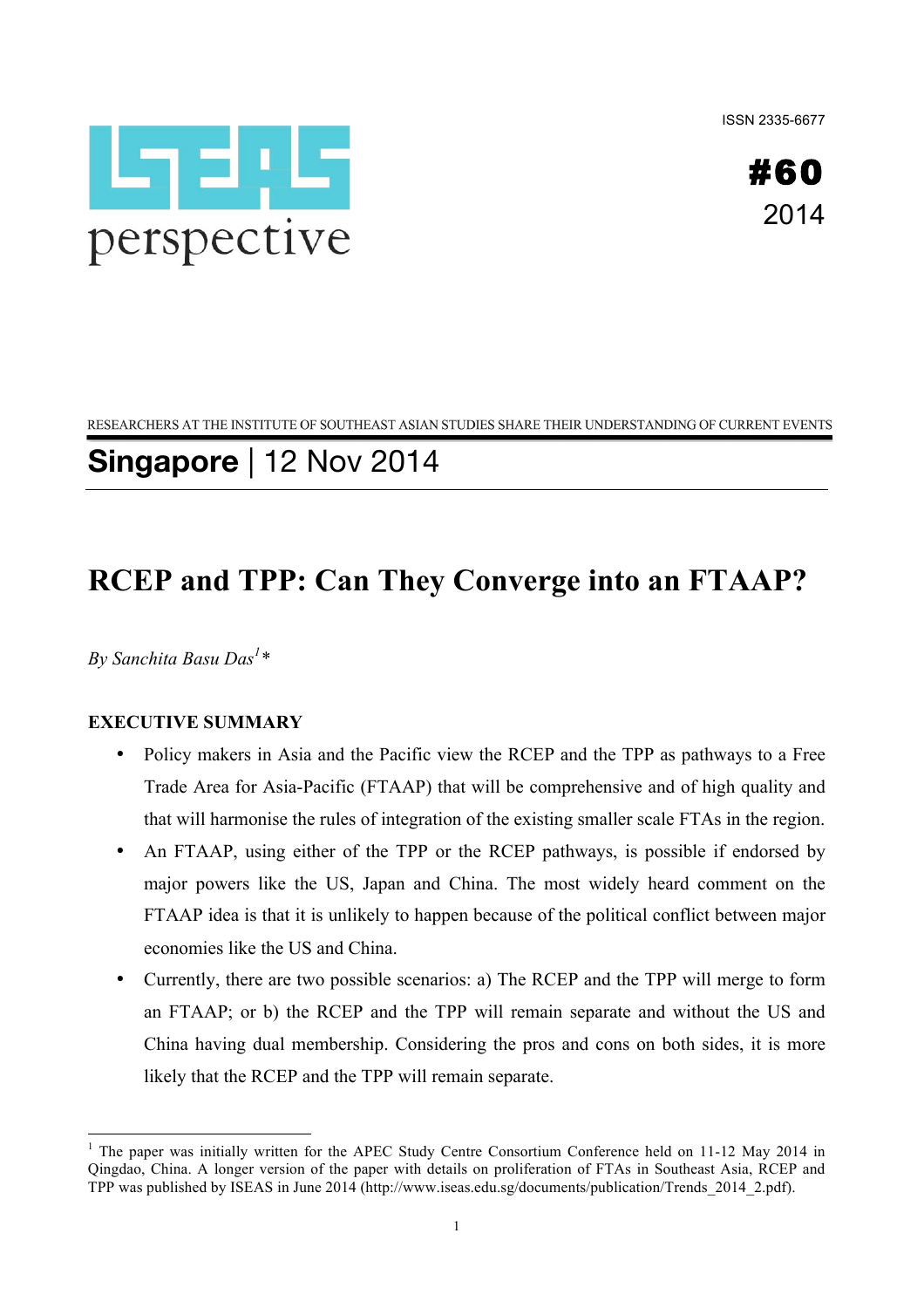• Within this fluid context, it is imperative for ASEAN to maintain its 'centrality' and to respond effectively to potential conflicts arising out of the RCEP and TPP agreements. ASEAN states recognize the benefit of having both the United States and China as key partners, and they can be expected to continue keeping both of them interested in the regional trading architecture.

*\* Sanchita Basu Das is ISEAS Fellow and Lead Researcher (Economic Affairs) at the ASEAN Studies Centre, ISEAS, Singapore. She is also the coordinator of the Singapore APEC Study Centre. Email: sanchita@iseas.edu.sg*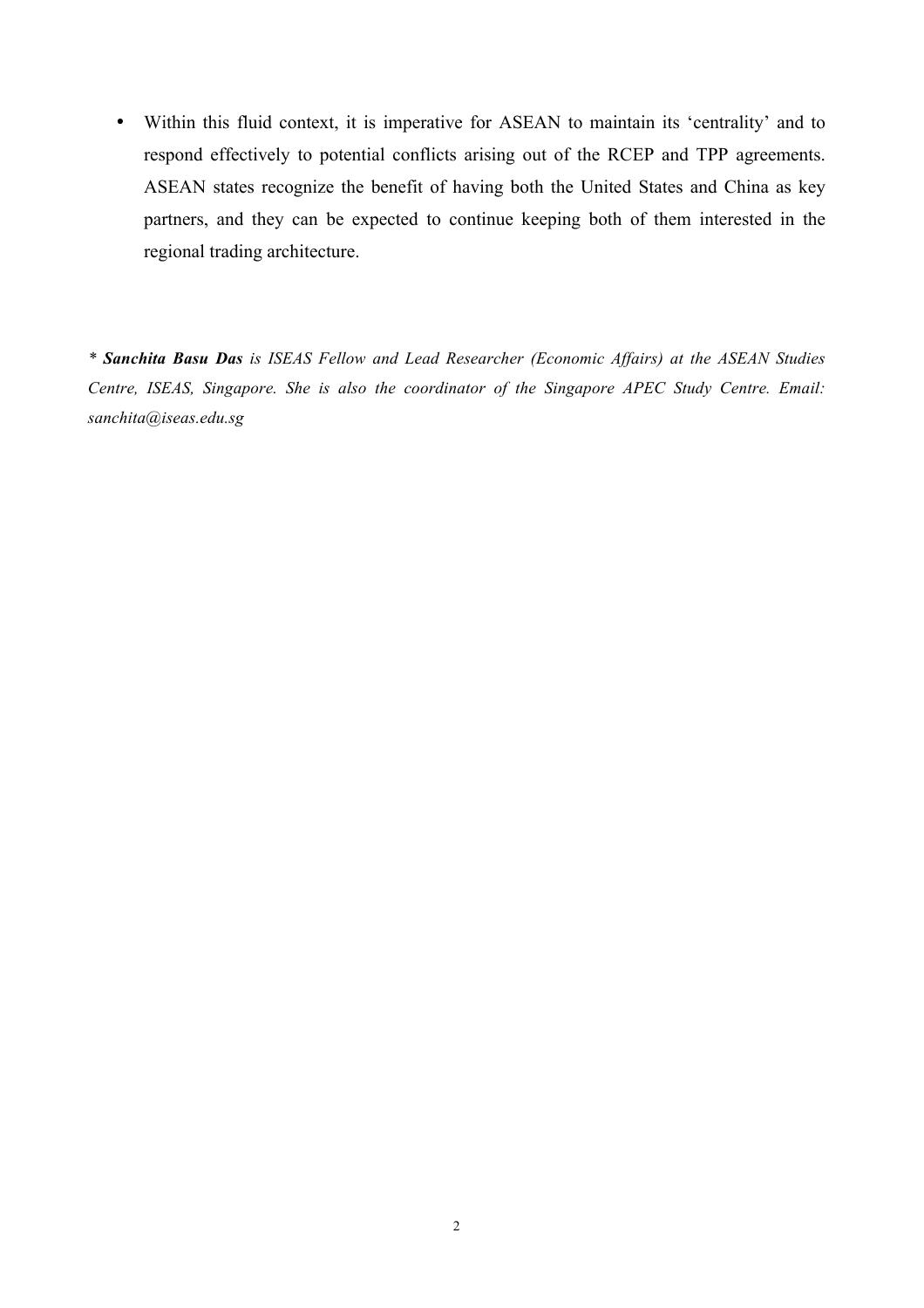#### **INTRODUCTION**

Over the last two years, two mega-regional trade agreements (RTAs) – the Regional Comprehensive Economic Partnership (RCEP) and the Trans Pacific Partnership (TPP) – are being negotiated to generalise the bilaterals and smaller regional agreements into more coherent region-wide or cross-regional arrangements. While RCEP negotiations involve sixteen countries (the ten ASEAN member countries, plus China, Japan, South Korea, India, Australia and New Zealand) aiming to attain a comprehensive and mutually beneficial economic partnership agreement that will entail deeper engagement between ASEAN and its FTA partners<sup>2</sup>, TPP negotiations involve twelve countries (Australia, Brunei, Canada, Chile, Japan, Malaysia, Mexico, New Zealand, Peru, Singapore, the United States and Vietnam) and the aim is to liberalise trade in goods and services; encourage investments; promote innovation, economic growth and development; and support job creation and retention. However, both the RCEP and the TPP are currently facing complex challenges and are encountering difficulties in reaching a conclusion. While the TPP has missed multiple deadlines since the end of 2013, the RCEP, which began its journey in May 2013, has a likelihood of completion by the end of 2015.

At the same time, there are increasing discussions that an enlarged TPP and/or an enlarged RCEP will lead to the creation of a Free Trade Area for Asia-Pacific (FTAAP) that is expected to be comprehensive and of a high quality and that will harmonise the rules of integration of the existing smaller scale FTAs in the region. This paper examines the possibility of convergence of the mega-RTAs, the RCEP and the TPP, into an FTAAP.

#### **WHAT IS AN FTAAP?**

The idea of an FTAAP was first floated in 2004 by the APEC Business Advisory Council  $(ABAC)$ , during the 12<sup>th</sup> APEC Economic Leaders' Meeting. The FTAAP proposal for ABAC members was meant 'to accelerate progress toward achievement of the Bogor Goals and full global liberalisation in the WTO' and to minimise 'the possible ill effects associated with the increasingly complex web of RTAs/FTAs in the APEC region<sup>33</sup>. Academics like C.F. Bergsten subsequently argued that an FTAAP would deliver on the following points:

<sup>&</sup>lt;sup>2</sup> China, India, Japan, South Korea, Australia and New Zealand are ASEAN's FTA partners.

<sup>&</sup>lt;sup>3</sup> APEC Business Advisory Council (ABAC), 2004. 'Bridging the Pacific: Coping with the Challenges of Globalisation', Report to APEC Economic Leaders, Santiago, Chile.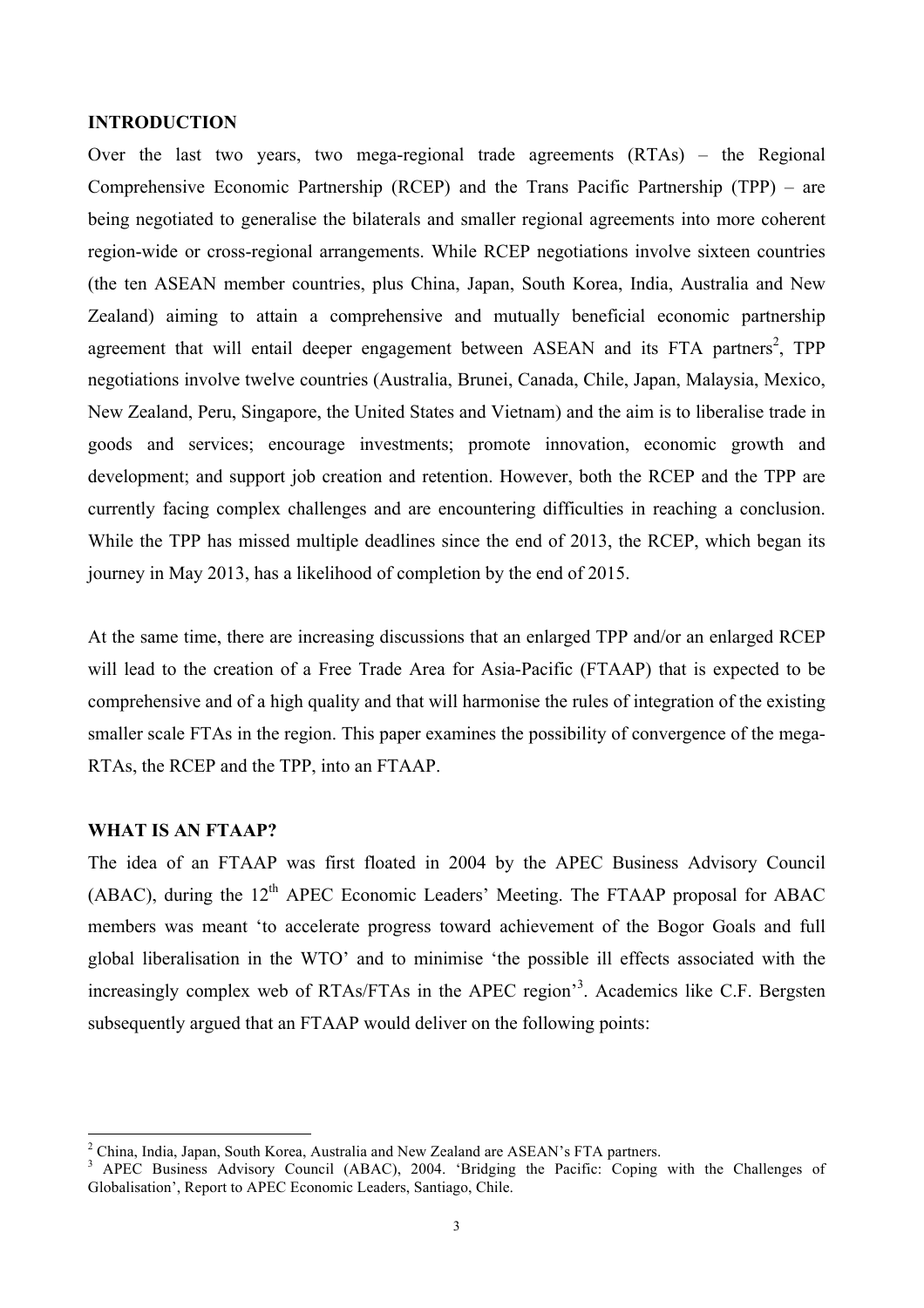- create positive gains from free trade induced by the world's largest single trade bloc;
- become a stepping stone towards global free trade by inducing the WTO and non-members like the EU to resume the multilateral Doha Development Agenda (DDA) negotiations;
- become the best available "Plan B" alternative to the DDA;
- prevent competitive liberalizations in the Asia-Pacific region and mitigate the negative effects of the proliferating hub-and-spoke type of overlapping RTAs by consolidating the sub-regional trade blocs into a large umbrella;
- revitalize APEC;
- ameliorate the China-US economic conflict, caused mainly by trade imbalance between the two nations; and
- maintain US engagement in Asia<sup>4</sup>.

However, at that time, it did not get much attention from the APEC Leaders. This was not unexpected since the FTAAP was expected to possess regular characteristics of FTAs, i.e. they were expected to be legally binding and had high chances of discrimination against non-members. But this very nature also contradicted APEC's unique feature – voluntary, non-binding and open regionalism. Hence, the pursuit of an FTAAP was thought to be detrimental to APEC's fundamental nature. Moreover, there were deep doubts about an APEC FTAAP being realised. It was after all difficult for the US and China to mutually agree on a high-quality FTA. The same was true for Japan, China and South Korea, whose broader economic cooperation, in addition to their defensive trade positions against each other especially in relation to sensitive sectors like agriculture, cars, etc., were constantly mired in historical conflicts and unsettled territorial disputes. In a 2006 joint study by the Pacific Economic Cooperation Council (PECC) and the ABAC, it was even reported that 'the FTAAP is not politically feasible at the present time or in the near term<sup>'5</sup>

Nevertheless, during the 14<sup>th</sup> APEC Economic Leaders Meeting in 2006, a decision was made to undertake a feasibility study on FTAAP, which was viewed as an American strategy to be part of East Asia's regionalism initiatives. Around that time, East Asian economic integration was

<sup>&</sup>lt;sup>4</sup> Bergsten, C. F. (2007). 'A Free Trade Area of the Asia-Pacific in the Wake of the Faltering Doha Round: Trade Policy Alternatives for APEC', in by Charles E Morrison and Eduardo Pedrosa (ed) An *APEC Trade Agenda?: The Political Economy of a Free Trade Area of the Asia-Pacific*, A Joint Study by ABAC and PECC, Singapore: Institute of Southeast Asian Studies.

<sup>&</sup>lt;sup>5</sup> The Pacific Economic Cooperation Council and the APEC Business Advisory Council, 2006. 'An APEC Trade Agenda?: The Political Economy of a Free Trade Area of a Asia- Pacific'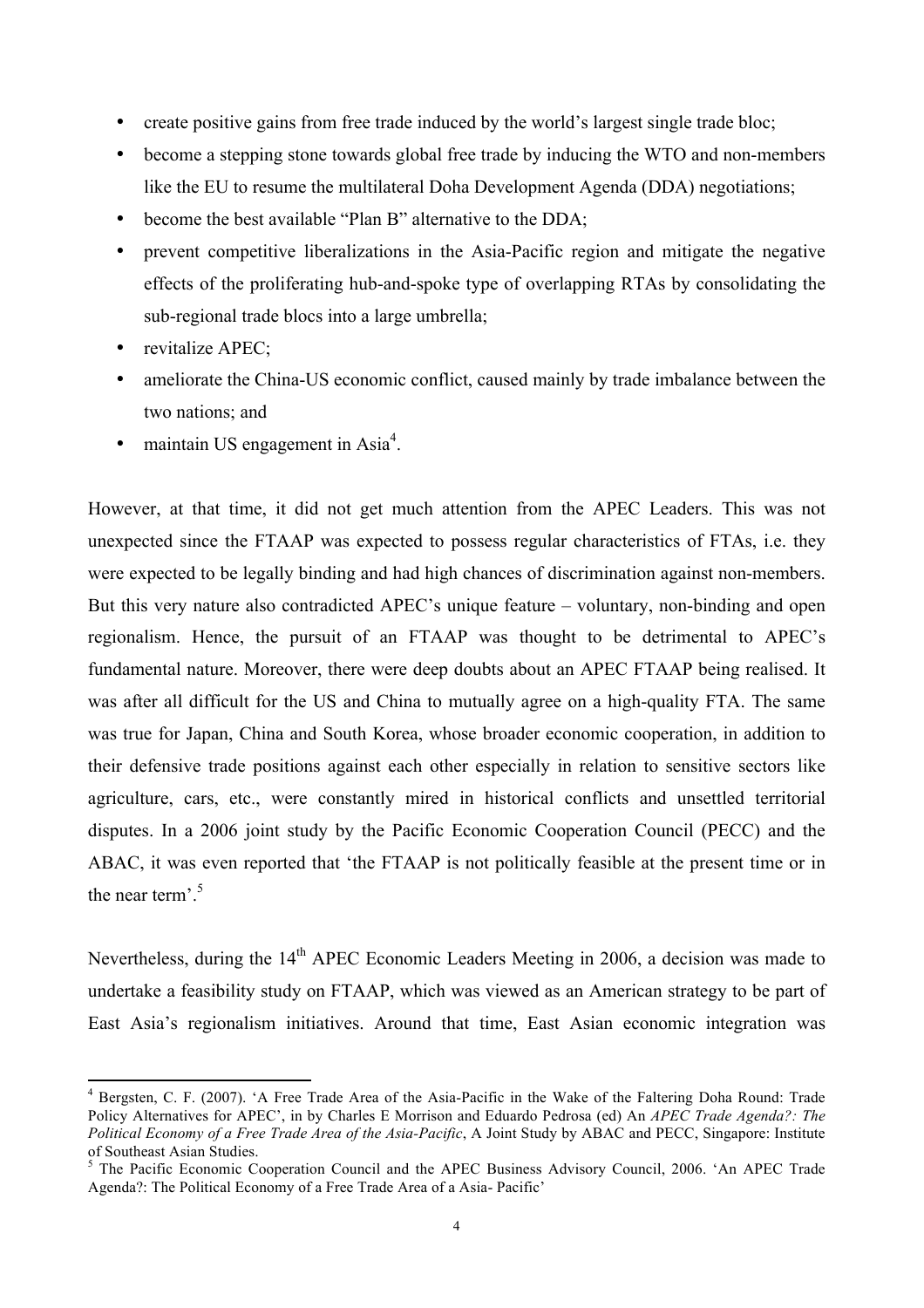gaining momentum. While FTAs in East Asia were rapidly proliferating, the first East Asia Summit was held in Malaysia in December 2005, to move the nations of East Asia towards a community. There were also regular discussions on establishing an East Asia Free Trade Agreement (EAFTA), which was promoted by China, and a Comprehensive Economic Partnership for East Asia (CEPEA), which was advocated by Japan. Both these initiatives excluded the United **States**.

Since 2006, APEC has been examining the feasibility and desirability of an FTAAP as a longerterm vision for both APEC economies and the world economy. There has been no concrete decision on what pathways to use to achieve an FTAAP or on the timing of such an arrangement. As APEC is not geared for a negotiation anytime soon, the pathways at this point in time seem to run outside of APEC. This was observed with the emergence of the RCEP and the TPP, and in the 2010 APEC Leader's Summit, it was announced that an FTAAP should be pursued by developing and building on ongoing regional undertakings, such as ASEAN+3, ASEAN+6 (now combined as the RCEP), and the TPP. But how far is that feasible?

#### **CHALLENGES FOR AN FTAAP**

An FTAAP, using either of the TPP or the RCEP pathways, is possible if endorsed by big powers like the US, Japan and China. The widely heard criticism of the FTAAP idea is that it could not be realised because of the political conflict between these powers. Moreover, in their current forms, the membership and nature of these two initiatives vary significantly. The TPP, for example, does not include major powers like China or India. Among ASEAN members, Thailand and the Philippines are still considering their options while Indonesia views TPP as being too complex with its inclusion of labour and environmental issues and holding a range of difficult issues for Indonesian domestic economy. In contrast, Indonesia is a member of RCEP and is leading the negotiation process for the agreement. Significantly, the US is not part of RCEP negotiations.

The second challenge for an FTAAP using the RCEP or the TPP as pathways is the differences in development stages *(Table 1)* and accordingly also differences in priorities among the negotiating partners. While the TPP has been declared a 21<sup>st</sup>-century, high-standard, comprehensive FTA that will deepen economic integration, the RCEP is advocated to be more in line with the requirements of developing countries in Asia.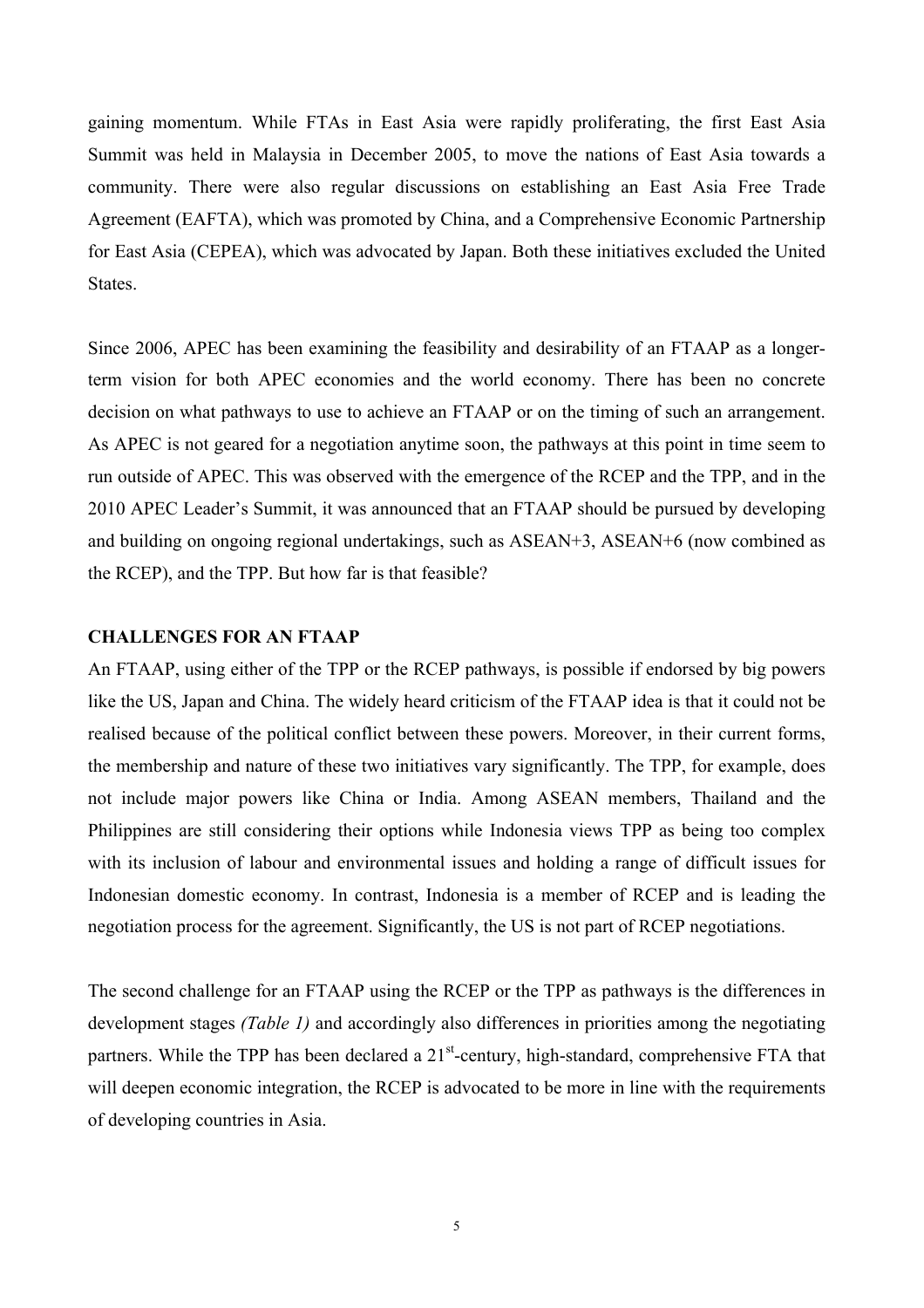| <b>Low Income</b><br><b>Economies</b><br>(US\$1,035 or less) | <b>Lower Middle-</b><br><b>Income Economies</b><br>$(US$1,036-US$4,085)$ | <b>Upper Middle</b><br><b>Income Economies</b><br>(US\$4,086-<br><b>US\$12,615</b> ) | <b>High Income</b><br><b>Economies</b><br>(US\$12,616)<br>and more)                                     |
|--------------------------------------------------------------|--------------------------------------------------------------------------|--------------------------------------------------------------------------------------|---------------------------------------------------------------------------------------------------------|
| Cambodia and<br>Myanmar                                      | Indonesia, India, Laos,<br>Philippines, Vietnam                          | China, Malaysia,<br>Thailand, Mexico, Peru                                           | Australia, Brunei,<br>Japan, Korea, Rep.,<br>New Zealand,<br>Singapore, Canada,<br>Chile, United States |

#### **Table 1: Varying Levels of Development**

*Note: Economies are divided among income groups according to 2012 gross national income (GNI) per capita*

*Source: Author's compilation from World Bank (country classification data)*

Third, both negotiations face complex challenges and are therefore difficult to bring to a successful conclusion. The TPP, although said to be in its final stages, is facing difficulty as the partner countries are reluctant to close the talks without assurances that the United States will stick to its commitments and not face any roadblocks from the Congress, especially on issues such as intellectual property rights, labour and environmental standards. The negotiating countries want the United States administration to secure the Trade Promotion Authority (TPA), a 'fast track' procedure that pre-commits the Congress to implement legislation, without amendment and within a specified time frame. However, short-term prospects for trade liberalization in the United States both at the global and the regional level have been dimmed by the expiration of the TPA in 2008<sup>6</sup>. Given increasingly fractious US trade politics, it is highly unlikely that trade accords with major partners can be successfully concluded and enacted in the absence of such procedures. Similarly, the RCEP negotiations are not without complications, especially if one keeps in mind the difficult dynamics between China, Korea and Japan. The deadline of end-2015 looks too optimistic.<sup>7</sup>

<sup>6</sup> Bergsten, C. Fred; Noland, Marcus and Schott, Jeffrey J. (2011). 'The Free Trade Area Of The Asia- Pacific: A Constructive Approach To Multilateralizing Asian Regionalism', *ADBI Working Paper Series*, No. 336 <sup>7</sup>

Zhiming, Xin. "North Asia free-trade area agreement enormously beneficial but years away," *China Daily*, September 1, 2011.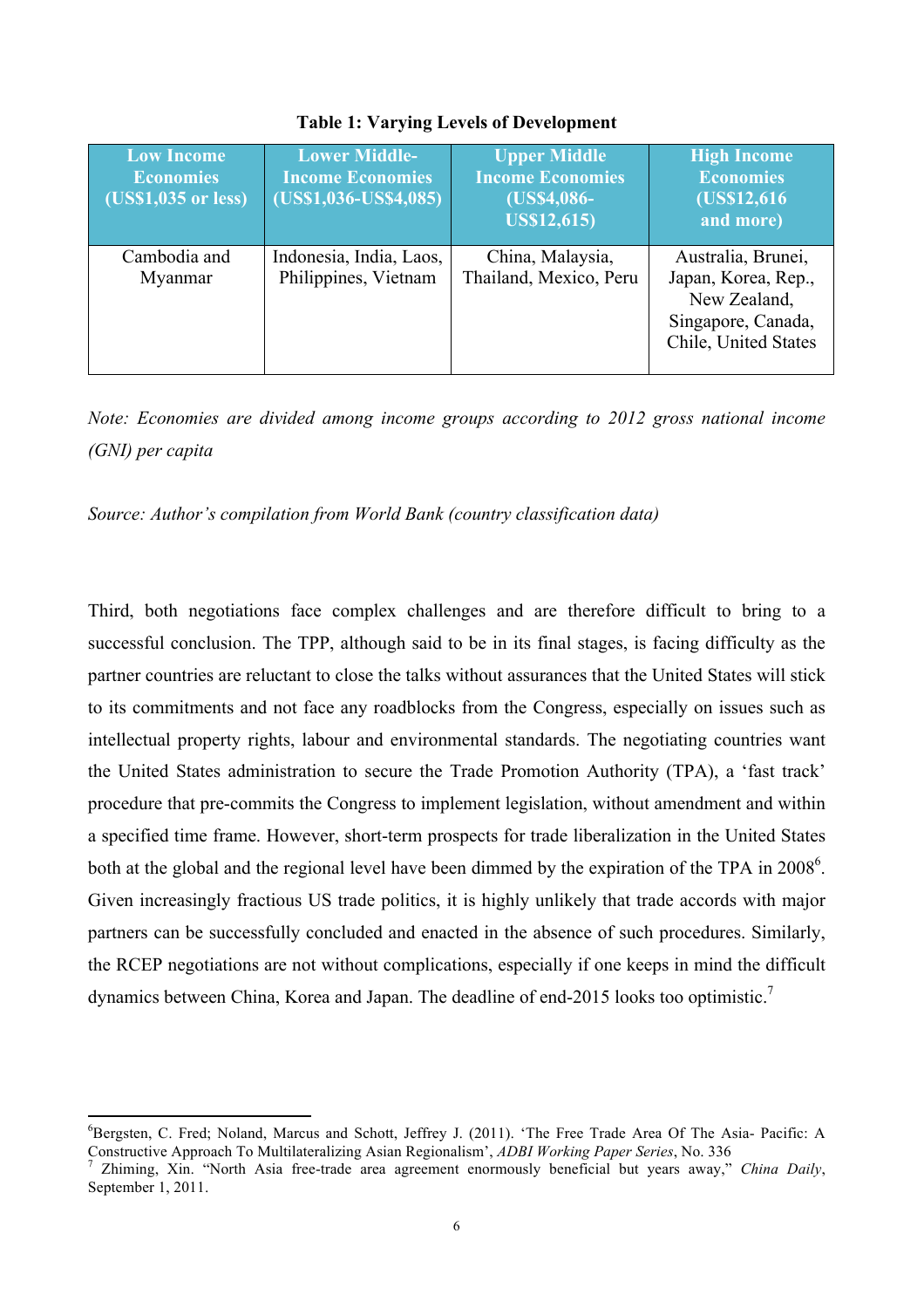## **OPPORTUNITIES FROM AN FTAAP**

An FTAAP (with 21 members<sup>8</sup>) under certain conditions can bring both a maximum trade creation effect and a minimum trade diversion effect, to use terms coined by Jacob Viner in  $1950^{\circ}$ . The conditions for an economically beneficial regional trade agreement (RTA) are outlined as below<sup>10</sup>:

- Market size of the RTA: the larger the better
- Pre-RTA intra-regional tariff: the higher the better
- Pre-RTA extra-regional tariff: the lower the better
- Pre-RTA intra-regional trade volume: the deeper the better
- Competitive pre-RTA industrial structure: the tougher the better
- Complementary post-RTA industrial structure: the stronger the better
- Pre-RTA level of economic development gap: the narrower the better
- Geographical proximity: the closer the better

Most of the member economies that are currently negotiating the TPP or the RCEP satisfy most of the above conditions. Looking at the individual conditions, first, *Table 2* shows that the consolidated market size for both the TPP and the RCEP (55.6 per cent of the world population and 56.5 per cent of the world GDP) is large enough to create a positive trade creation effect. In other words, in general, there will be a net trade creation effect from large markets because both cases do offer economies of scale. Second, while the pre-RTA tariff structure is a debatable factor, lower tariff rates (6.4 per cent and 6.9 per cent for RCEP and 3.9 per cent and 4.4 per cent for TPP members, compared to 6.9 per cent and 9.4 per cent for the world as a whole) may generate net trade creation effect. Third, the higher ratio of intra-regional trade among RCEP and TPP member economies of over 40 per cent and 38 per cent respectively is a promising factor that can be expected to bring a large trade creation effect (*Table 3)*.

<sup>8</sup> FTAAP, based on current membership of RCEP and TPP, will have 21 members – Australia, Brunei, Cambodia, Canada, Chile, China, India, Indonesia, Japan, South Korea, Laos, Malaysia, Mexico, Myanmar, New Zealand, Peru, The Philippines, Singapore, Thailand, the US and Vietnam.

<sup>&</sup>lt;sup>9</sup> Trade creation is the phenomenon of displacing the less efficient domestic production to more efficient partner country production. This leads to economic gain as now the country's resources are more efficiently utilised. However, it is also possible that preferential treatment is extended to a partner country that replaces a more efficient non-FTA partner. In that case, there will be trade diversion: the importing country is using a less efficiently produced import.

 $10$  Kim, Sangkyom; Park, Innwon and Park, Soonchan, (2013), 'A Free Trade Area of the Asia Pacific (FTAAP): Is It Desirable?', *Journal of East Asian Economic Integration* Vol. 17, No. 1, pp.3-25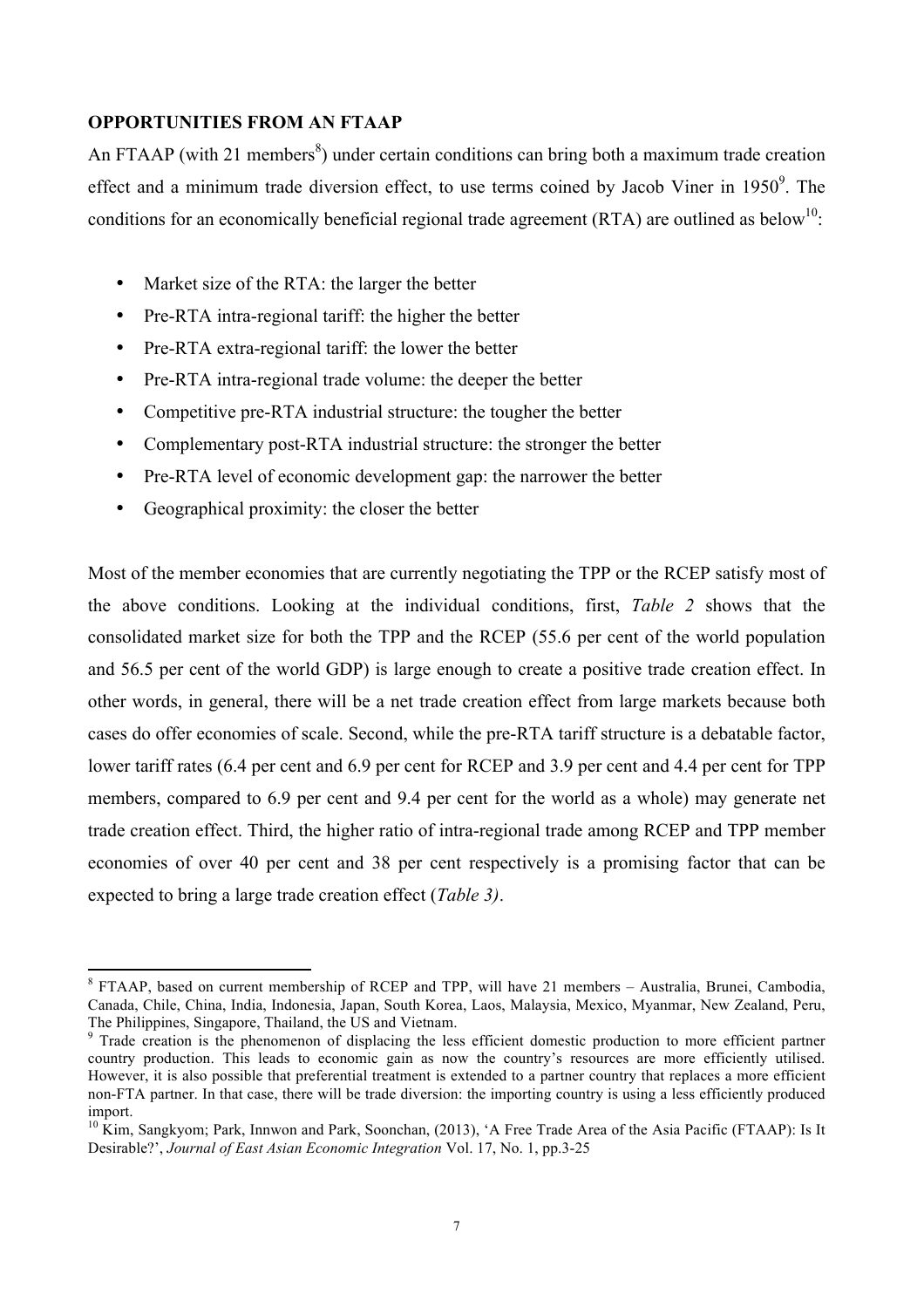|               |            | <b>GDP</b>     | Per Capita         | Simple Mean    | Simple Mean        |
|---------------|------------|----------------|--------------------|----------------|--------------------|
|               | Population | (nominal, US\$ | GDP (nominal,      | Applied Tariff | <b>MFN</b> Applied |
|               | (million)  | billion)       | $\overline{U}$ SS) | Rate $(\% )$   | Tariff Rate (%)    |
| RCEP(A)       | 3,403.86   | 21,191.08      | 18,984.23          | 6.40           | 6.94               |
| TPP(B)        | 792.83     | 28,136.01      | 32,901.26          | 3.89           | 4.43               |
| APEC(C)       | 2,784.28   | 41,763.60      | 24,219.17          | 4.92           | 5.76               |
| World $(D)$   | 7,046.37   | 72,440.45      | 10,280.54          | 6.95           | 9.45               |
| $A + B$       | 3,917.80   | 40,901.52      | 20,940.26          | 5.88           | 6.47               |
| $(A+B)/D$     |            |                |                    |                |                    |
| $(\%)$        | 55.6       | 56.5           | 203.69             | 84.66          | 68.41              |
| $A/D$ $(\% )$ | 48.31      | 29.25          | 184.66             | 92.05          | 73.44              |
| $B/D$ $(\% )$ | 11.25      | 38.84          | 320.03             | 55.94          | 46.91              |
| $C/D$ $(\%)$  | 39.51      | 57.65          | 235.58             | 70.75          | 60.95              |

**Table 2: Key Economic Indicators of RCEP, TPP and APEC Economies, 2012**

*Source: World Bank Database, World Trade Organization*

|              | 2000        | 2005 | 2010 | 2011 |
|--------------|-------------|------|------|------|
| <b>ASEAN</b> | 227<br>44.1 | 24.9 | 24.6 | 24.1 |
| RCEP<br>TPP  | 40.6        | 43.0 | 44.1 | 43.8 |
|              | 48.1        | 43.5 | 39.0 | 38.6 |
| <b>APEC</b>  | 72.2        | 69.5 | 67.1 | 66.1 |

**Table 3: Intraregional Trade Share: 2000-2011 (%)**

*Source: author's estimate using IMF statistics and The Apec Region Trade and Investment Report, 2012*

Where pre-RTA competitive industrial structure is concerned, the large number of members (total members should TPP and RCEP be consolidated are 21), will make competition between industries inevitable. However, with the liberalisation of sectors, more competition will generate efficiency gains for members of the groupings. For the last two conditions—development gap among members and geographic proximity—the expected welfare effect is difficult to estimate and most likely will not be positive. The developmental level of members is diverse in both the mega-RTAs, but the geographic proximity leading to lower transaction cost is more feasible under the RCEP than the TPP.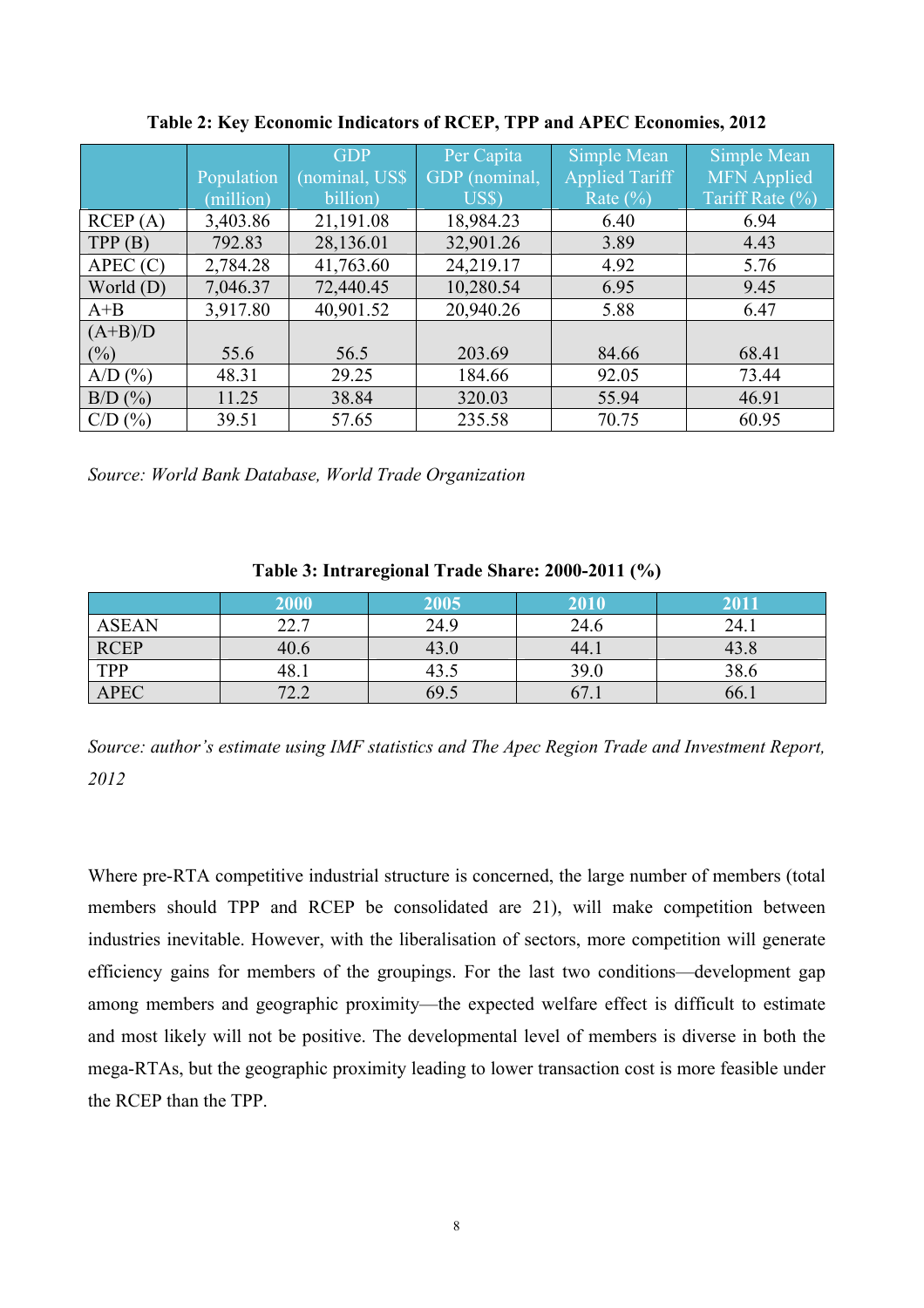There are studies that have quantified the likely welfare effect of these RTAs. One such study by Petri, Plummer and Zhai<sup>11</sup> surmises that while the  $TPP<sup>12</sup>$  offers benefits of around US\$451 billion, the RCEP (termed as Asian-track in the study) offers US\$644 billion. Benefits increase with the scale of the integration project. The study further mentions that both China and the US will gain substantially from an inclusive FTAAP agreement compared to sub-regional tracks since that will give them more access to each other's markets. It estimates that global FTAAP benefits are at US\$2.4 trillion under the TPP template, US\$1.3 trillion under the RCEP template, and US\$1.9 under a template that averages the two.

#### **TWO SCENARIOS FOR AN FTAAP**

From the above, one should say that while the formation of an FTAAP is a challenge, the opportunities it offers are many. However, currently, there are two possible scenarios:

- a) RCEP and TPP merge to form a region-wide Asia-Pacific FTAAP; and
- b) RCEP and TPP remain separate and the US and China will not have dual membership *(Table 4)*.

Member countries, especially the ones with dual membership, will favour merging RCEP and TPP in order to avoid inefficiency stemming from the coexistence of the two RTAs. Moreover, since enlarging an FTA entails a larger trade-creation effect for the member countries vis-à-vis a trade diversion effect, there should technically be a higher probability of the RTAs combining. However, the member countries of both the RCEP and the TPP are at varied levels of economic development. This will lead to varied negotiating priorities, resulting in a dual-track approach. The RCEP, driven by ASEAN, will continue to follow a more accommodative approach and will position the RCEP as an extension of the ASEAN Economic Community. Also, the political rivalry between the United States and China encompassing discussion on containment and hegemony in the Asia-Pacific region will make it difficult to combine the two mega-RTAs.

<sup>&</sup>lt;sup>11</sup> Petri, Peter A., Michael G. Plummer and Fan Zhai. (2012). 'The Trans-Pacific Partnership and Asia-Pacific Integration: A Quantitative Assessment'. *Policy Analysis in International Economics No. 98.* Washington: Peterson<br>Institute for International Economics and East-West Center. See also the website: asiapacifictrade.org.

<sup>&</sup>lt;sup>12</sup> TPP in the study involves 16 members i.e. the current 12 negotiating countries and Indonesia, Korea, the Philippines and Thailand.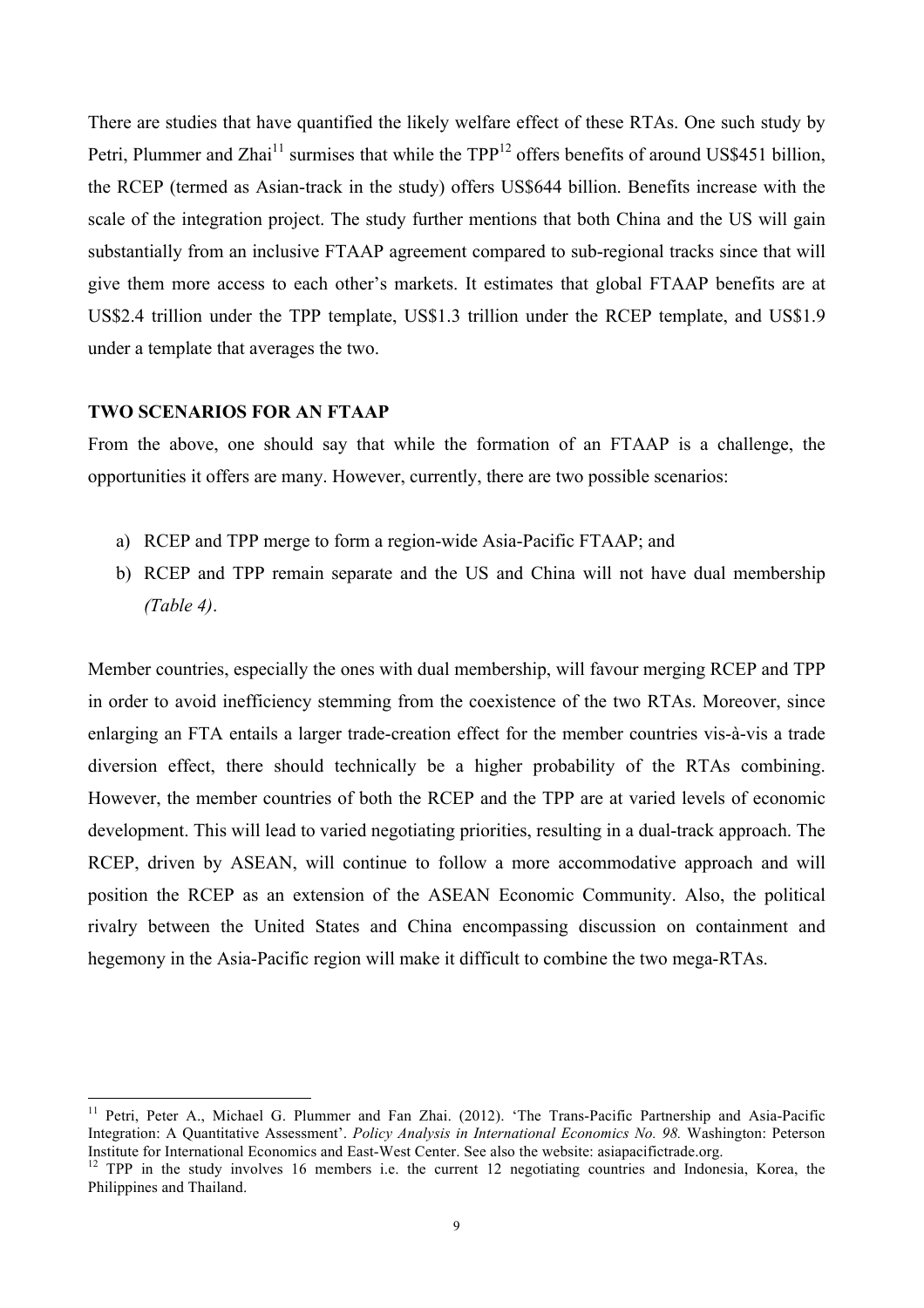| a) RCEP and TPP will merge                                                                                                                          | b) RCEP and TPP will not merge                                                                                                                                                                                                       |
|-----------------------------------------------------------------------------------------------------------------------------------------------------|--------------------------------------------------------------------------------------------------------------------------------------------------------------------------------------------------------------------------------------|
| If inefficiency from coexistence of two RTAs<br>are high                                                                                            | As the development gap between members<br>remains or widens                                                                                                                                                                          |
| If member countries with dual membership<br>put in an effort to harmonize the rules and<br>regulations across the agreements                        | Since the RCEP countries have interest in<br>liberalizing manufacturing sector and the TPP<br>countries are more keen on liberalizing services,<br>investment and establishing rules of IPR,<br>competition policy, labour laws etc. |
| If member countries acknowledge<br>that<br>merging the two agreements will generate<br>economies of scale and hence have a trade<br>creation effect | Since the US and China continue with their<br>international political rivalry                                                                                                                                                        |
|                                                                                                                                                     | Since the advanced countries see no benefit from<br>joining RCEP and the developing countries find<br>it difficult to comply with TPP rules.                                                                                         |

# **Table 4: Possible Scenarios for FTAAP**

*Source: author's compilation*

Taken together, there is more chance for the RCEP and TPP to remain separate than to merge. This separation may also enjoy more support from Asian economies since while they want the US presence in the region, they would also like to keep the US distant from certain regional matters, such as the ASEAN+3 cooperation that involves the ten ASEAN countries and China, South Korea and Japan.

## **CONCLUSION**

Although the RCEP and the TPP are currently being negotiated as agreements that may lead to an FTAAP, many challenges remain. The positive gains from a larger free trade bloc exist. However, at the same time, the trade and investment liberalization promised by the RCEP and the TPP are obstructed by the diversified interests of member economies. Prospects of combining the RCEP and the TPP for a future FTAAP are dimmed by the lack of political will and by problems of compatibility. It is more likely for the RCEP and TPP to develop separately towards an FTAAP.